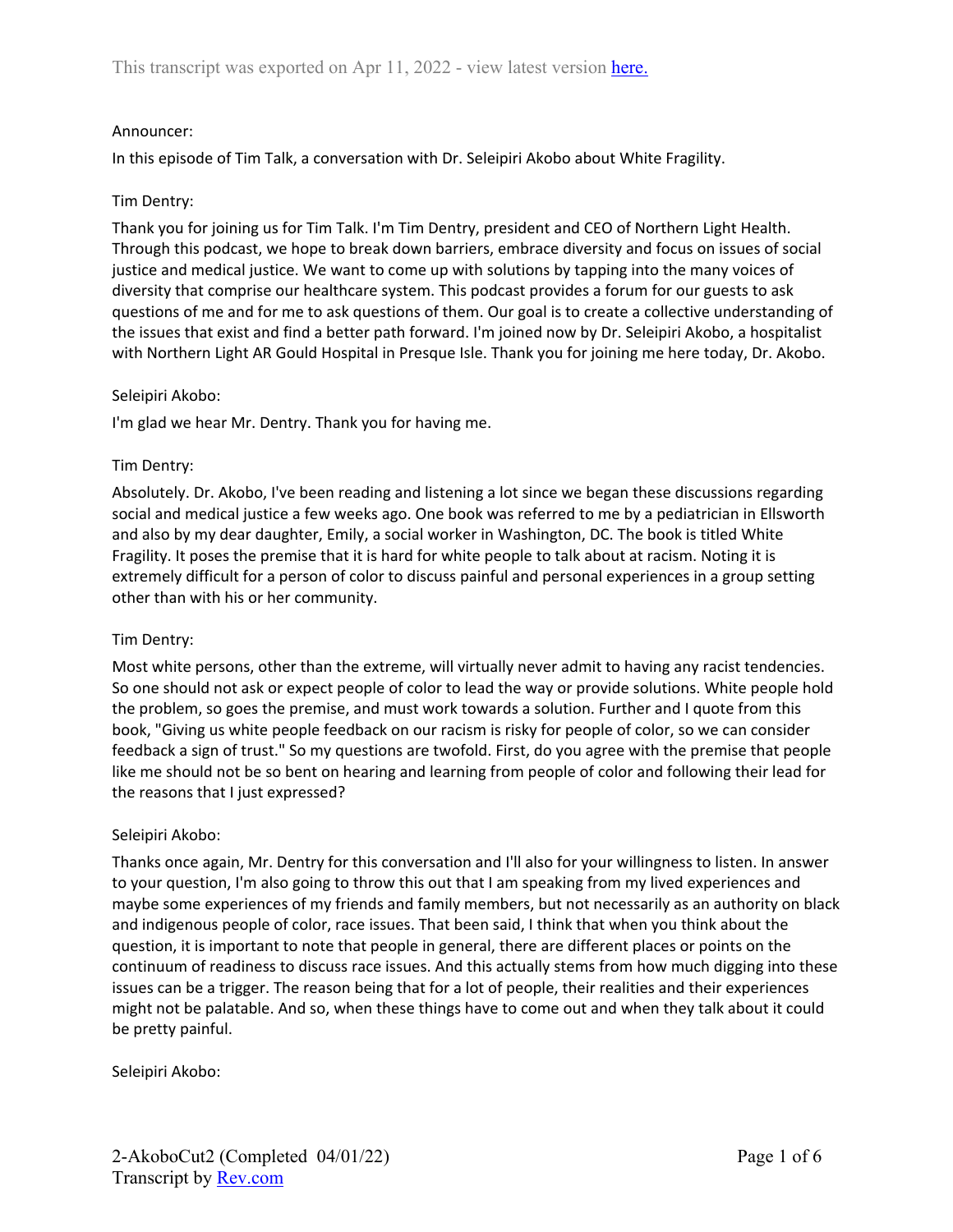So when you think of it that way, I think it then, if we're trying to buy into the premise of the book, behooves Caucasians or white people who are friends, our colleagues, our allies and progressives in general to literally do the work, at least try, start somewhere, work on yourself, try to work on some of the points that DiAngelo did talk about in the book. Whether it's the moral binary trying to make a decision on what's to define or how to define the issue, the umbrage that comes with some of it. And also, just in general, the guilt maybe and borrowing the word you use maybe the fragility. In doing that, then people are at a place where they're ready to have the conversation because what we've noticed is if these conversations are had prematurely, they kind of sometimes can lead to breakdown of the already existing relationships.

## Seleipiri Akobo:

And so, I think that doing the work ahead of time is important. But then I would also want to add that people shouldn't stop in just reading DiAngelo's book, which I think is great by the way, but they should actually do more. There's so many other books out there that have been written by black and other minorities on this very issue. And I think that reading those books can actually add to the discourse. And I can give you or actually throughout a couple of options, some of these books that I think are great. I might think a book that was written by Ibram Kendi, How to Be an Antiracist and then there's also, So You Want to Talk About Race by Ijeoma Oluo and Dr. Cornel West, who a lot of people know also has a great called Race Matters. And then I think there's also another one called Race Talk by Derald Wing Sue.

# Seleipiri Akobo:

I think these books can also give a lot of insight. And I think even in DiAngelo's book, she actually some of the topics and some of the important points that we're discussing some of this books like this throughout.

## Tim Dentry:

That's terrific Dr. Akobo, and I loved so much of what you just shared and some of the things I jotted down are start somewhere, work on yourself and make oneself ready to have the conversation. Those are really powerful thoughts. And thank you for those references to those books. We're keeping a list of... We're developing a library and so we'll make sure they're in the library.

## Tim Dentry:

I've also so learned that I should engage not only my colleagues of color, but really based on what you and I were just talking about, but also white persons. So I've heard many stories of subtle and blatantly hurtful acts inflicted on others. I heard the word micro insensitivities for the first time, the other day and it just really clicked a lot in my thinking. And it refers to words, phrases, body, language, et cetera, that may seem inconsequential to one party but can be very hurtful to the receiver, to the recipient. What would you like to say to those who send out micro insensitivities, but really think they have nothing to change?

## Seleipiri Akobo:

When I think of this question, two thoughts come to mind, intention versus impact. I think it behooves us to think of what impact we're having and on the people who we're relating with and people on the receiving end, regardless of what our intent is. And when I think of that as a black woman or just one who's actually lived some of these things, I think of my experiences on a daily, on a regular and people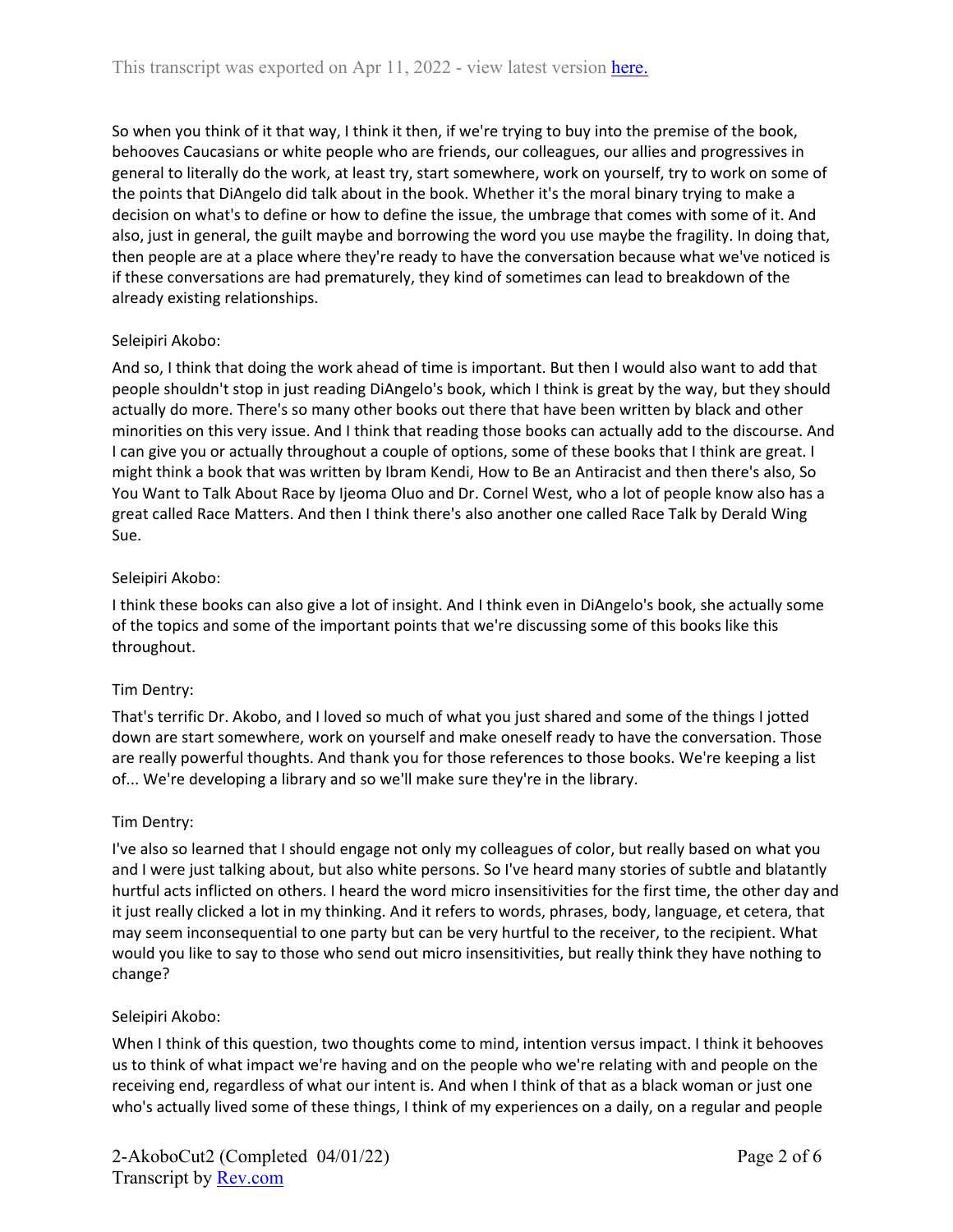like me, and by that I mean black people and the indigenous people of color and many other minorities, from when we leave our houses every day to literally when we get back, there is always reminders. There are these little things that keep telling you, of reminding you of the systems that exist, right? Whether it's you literally walking in a grocery store, you're at the gas station trying to get gas, you're constantly reminded of some of these little things.

## Seleipiri Akobo:

And one analogy that I can think of is the fact that you have a little sore on your leg, a wound somewhere in your body, and maybe every hour, every second, someone just keeps putting in salt. Now think of how painful that is. And it's like you never really have time to recover. And that's exactly how micro insensitivities or microaggressions can be in our daily lives. So it's like sometimes you can't run away from it, sometimes it's even in your house, it's the people you employ to do things for you. It's the people you work with. So it's very extensive. So when you think of it in that way, these microaggressions or insensitivities, they're pretty heartful to people on the receiving end. And they have pretty long-term impact on the lives of these people, whether it's in the life expectancy.

### Seleipiri Akobo:

I think there are data that actually showed that a lot of African Americans by the time they're 25 years, already have shorter life expectancy when you compare to other people. It impacts the way that these people thrive and live their lives, so it's important. I think that's the way to think about it, intent versus impact.

### Tim Dentry:

Thank you. That's really powerful. Those minds, I really registered those words that you shared in my thinking, that is very true. And so many people, and I would include myself, maybe don't have that sensitivity, that those kind of reminders are always there for a lot of other people. So thank you for that feedback. I want to take the opportunity now to hear what's foremost on your mind with regard to these issues, what would you like to ask me?

### Seleipiri Akobo:

So I'm going to say thank you again for this conversation. Before I ask the question, I'm also going to speak and say that I do understand that you have a pretty tough job because I feel like at least when we talk about this, there's this intersectionality of you being a white male, but then you're also the CEO of this network and so you have lots of responsibility. So I do understand that it puts you in quite a, there's a lot on your shoulders, I guess is what I'm trying to say.

### Seleipiri Akobo:

So that being said though, I know that Northern Light Health mission statement talks about we make healthcare work for you. And just because I know that you're here and you're willing to listen, I'm trying to find out who are the you referred to in this statement? And then just based on the current claim, what are the people saying to you and all the leaders in the system? Are you listening and are they welcome to share or continue to share their input?

Tim Dentry: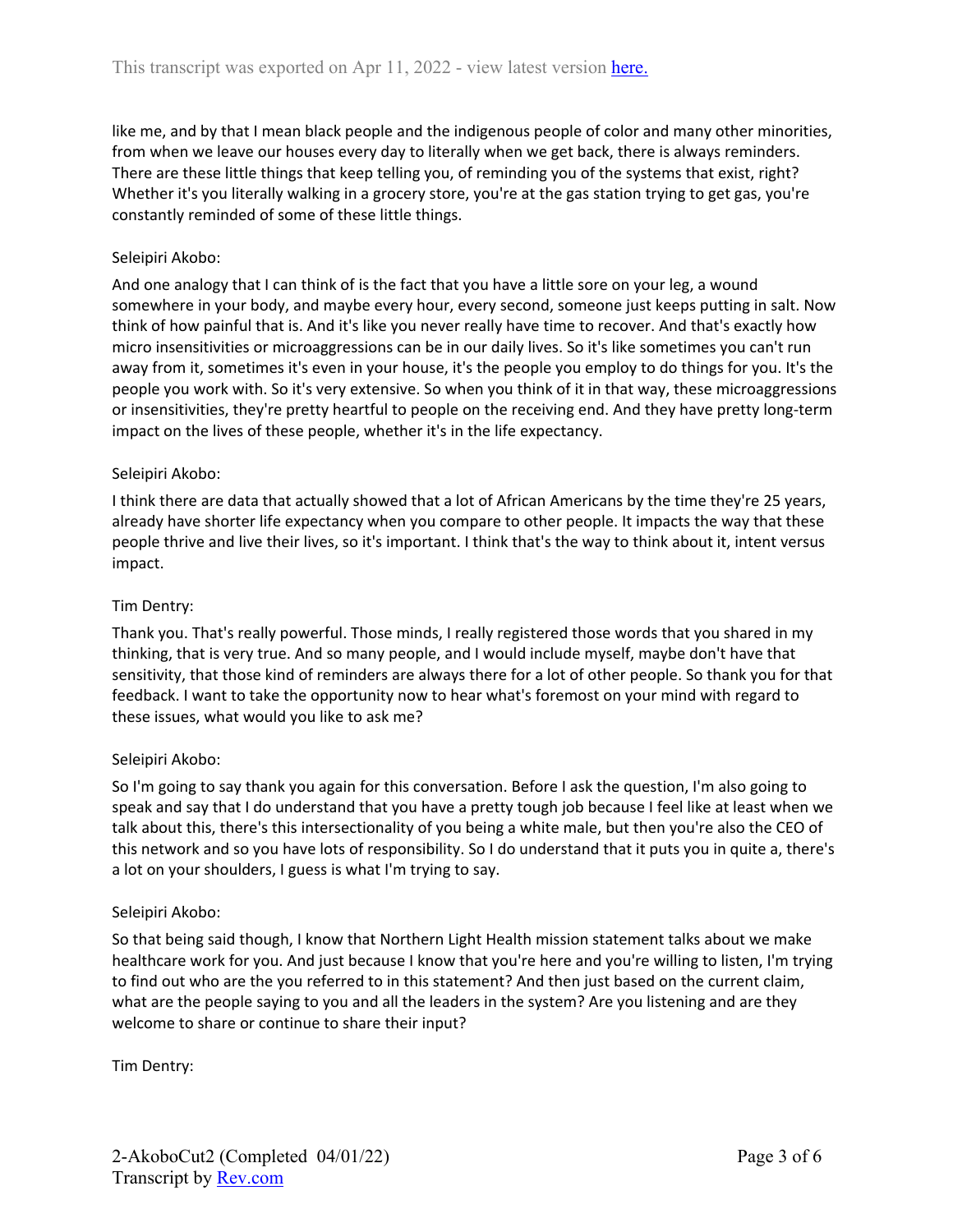Great. Great questions. First on your first question, who was the you in making healthcare work for you, when it began, maybe it was a more comprehensive definition was considered, but the way we talked about it and tried to live it out was that making healthcare work for you meant the patients that we served and the families that we served. Then though so, here's a year or so later, I found myself as an applicant for the chief executive officer position. And tomorrow will be the three month mark of that time. But as I was going through my preparation and really trying to put in writing, what is the mark I would like to leave on our organization? What would be the legacy that I would leave as a CEO? I really, and I have this in writing, I expanded it that you would include the communities that we serve. So not just the patients that present themselves to your door or what have you, but the communities that we are in, where we are really community treasures there.

## Tim Dentry:

So the you is the communities, but secondly, all of our 12,000 colleagues, so everyone that is part of Northern Light. And that's why to me, this was such a natural stand that we had to take for racial and social and medical justice issues. Because to me, it's about all three of those. It's about who we care for, the individual patients one at a time, within the context of the communities where we serve them. And we all have roles in the community that's not just at work or at home, we're part of the community and we are all in this together. So we need to make sure that each and every person is totally valued and feels part of this family, let's make it a family. You don't have a pecking order in a family, you have a family. And so, I felt we needed to take a stand on this.

### Tim Dentry:

So that's number one of who the you is, it's all the above, all three of those. Secondly, what are people saying to me and others? Well, first of all, we're just getting started. So I love it when I hear guidance and thoughts of work on yourself and prepare yourself for the conversation and keep that going. It is so true, but here's some examples of what I have heard predominantly first and foremost from everyone is, "Thank you. Thank you for stepping into this, it's not easy." I'll hear from other people that have family members in other health systems that are saying, "I wish our leaders would take a stand on this." Two examples that I would hear from a lot of individuals or doctors taking care of patients that hear from their patients of just engaging in the conversation.

## Tim Dentry:

We're hearing micro insensitivities and macro insensitivities to be frank. So hearing a lot of those personal, it's in a personal context, and that's why I think we're going to sustain this because it's not some framework, some distant non-pulse kind of an issue. It's a very heartfelt, it's a visceral issue with everyone, so let's work on that with a positive way. Really good advice, "Keep using this to unite us because in this topic of discussion around the country, it's divisive, it's polarizing and it's not uniting. So Tim use this authority that you have or this influence that you can have as the CEO to unite us." And so, I'm really trying to see how we can do that. So am I listening? Absolutely. I'm learning along the way for sure, from people like you and others.

## Tim Dentry:

Are people welcome to share their input? Absolutely. So that's why this was one idea that I have that I think there are many ways for people to share their ideas. This is one, we have big Zoom rooms that have a lot of people and I make ensure that every organization, every community, back to our definition of you, every community where we serve, we have chat rooms that are going on, Zoom rooms to make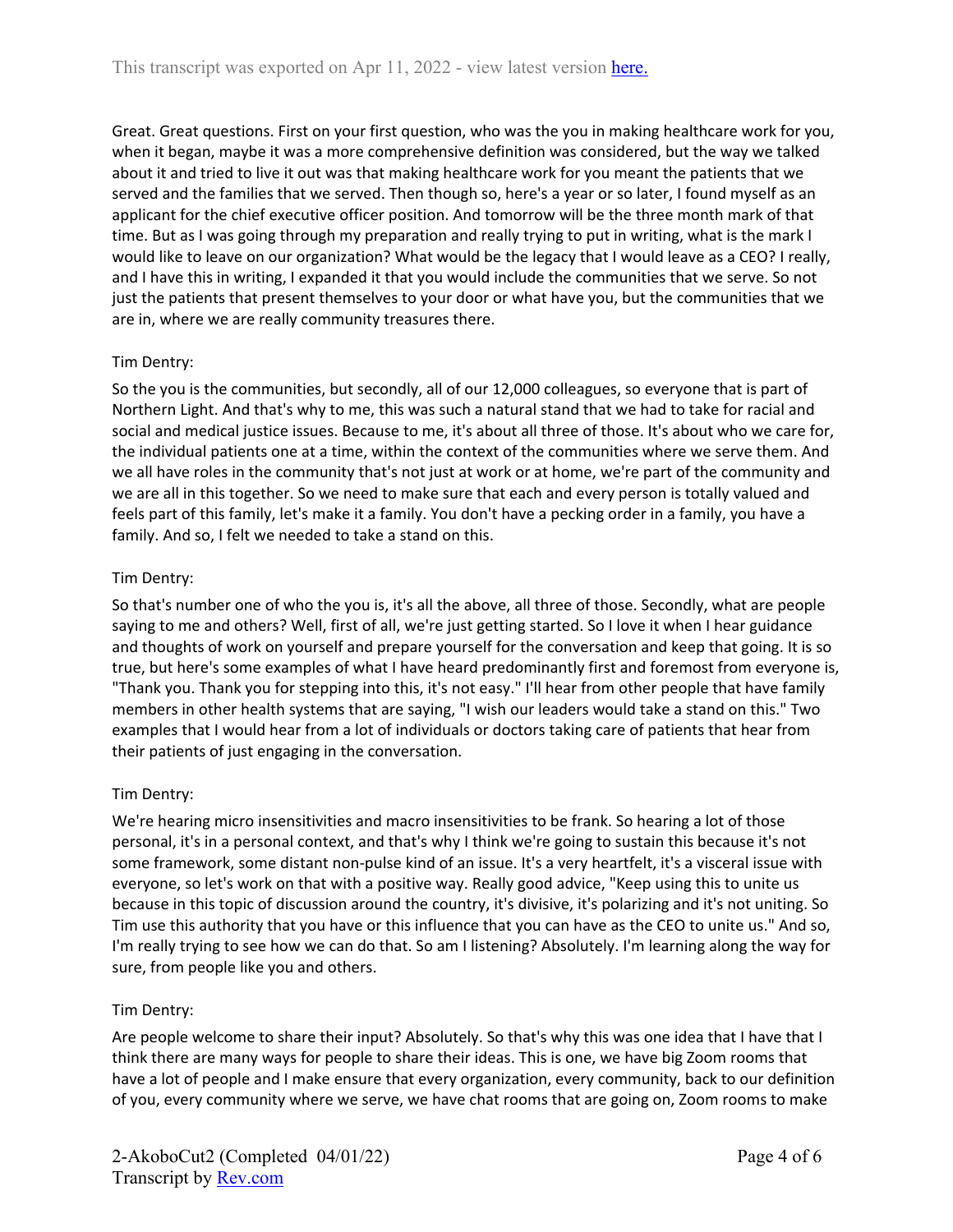sure that we're receiving a lot of input. I'm going to have a steering committee, is comprised of people from throughout the organizations. So we're going to keep finding interesting ways to continue to engage. I think that I touched on all of your questions I believe.

### Seleipiri Akobo:

You did a great job, Mr. Dentry. It's nice that you are having the conversation and it shows that you're willing to have the conversation. So thank you, I appreciate it. So in light of what you have said, I have another question that actually ties into the fact that given that racism be it institutionally and socially, is an overarching issue, a problem around the country right now. What steps will be or are in place at Northern Light Health to help mitigate this issue? And then how do you think that the progress and impacts of metric and we measure it with?

### Tim Dentry:

Yeah. Thank you. Great questions again. So steps first all, it is exactly this and having the conversation, but it cannot end then. One of the early on feedback that I received that really led my actions from there was, "Okay, we can tell you get it, you get the issue, you are listening, but so what are you going to do about it?" And so, that's what we want to do. So first is engagement, awareness, dialogue. And I just let you know some of the examples of ways in which we're doing that. And so, we're going to continue with those group dialogues and community specific dialogues, these kinds of engagements and that kind of thing.

### Tim Dentry:

Second is, we are taking a very close look at all of our policies and practices, hiring, recruitment, performance reviews, what disciplinary factors are in place, sort of code of conduct, making sure that it includes the way that we would show sensitivity to each other and value each other. So that kind of review from a human resource point of view is really important. Training sessions, and I just think we're identifying ways in which we can do this for all 12,000 staff, but it needs to be ongoing. It probably should be for groups as well that have a lot affinity groups, work in certain units or what have you. And I think there's different ways to do that than someone goes online and does an e-training course. We've got to have more substance than that. So we're looking at substantive ways to do that.

### Tim Dentry:

I like one suggestion for example is that in patient safety, and I'm a big advocate of that, and a lot of my training before I came to Northern Light was in quality and patient safety. And people talk patient safety, but most people felt, "I already get patient safety. I already do that." Almost analogous, not identical by any stretch, but analogous to this topic. I don't do that, the other people are doing those things. But we started sharing patient stories of ways in which care might have slipped, maybe we didn't step up the way we could have or didn't coordinate. And so, we learned from that so we shared the story. So we shared a lesson that we learned. And I think I've suggested to our team that we do the same kind of thing in the topic of racial, social and medical justice.

### Tim Dentry:

Let's tell a story of an insensitivity that we heard, that people felt, experience or expressed, or even why someone feels like, well, we don't have an issue there, but let's point out something that maybe open up their minds. So we're doing those kinds of improvements as well. Clinical justice, I'm very interested in learning more about. So we have a new chief quality officer for Northern Light that will begin to at the